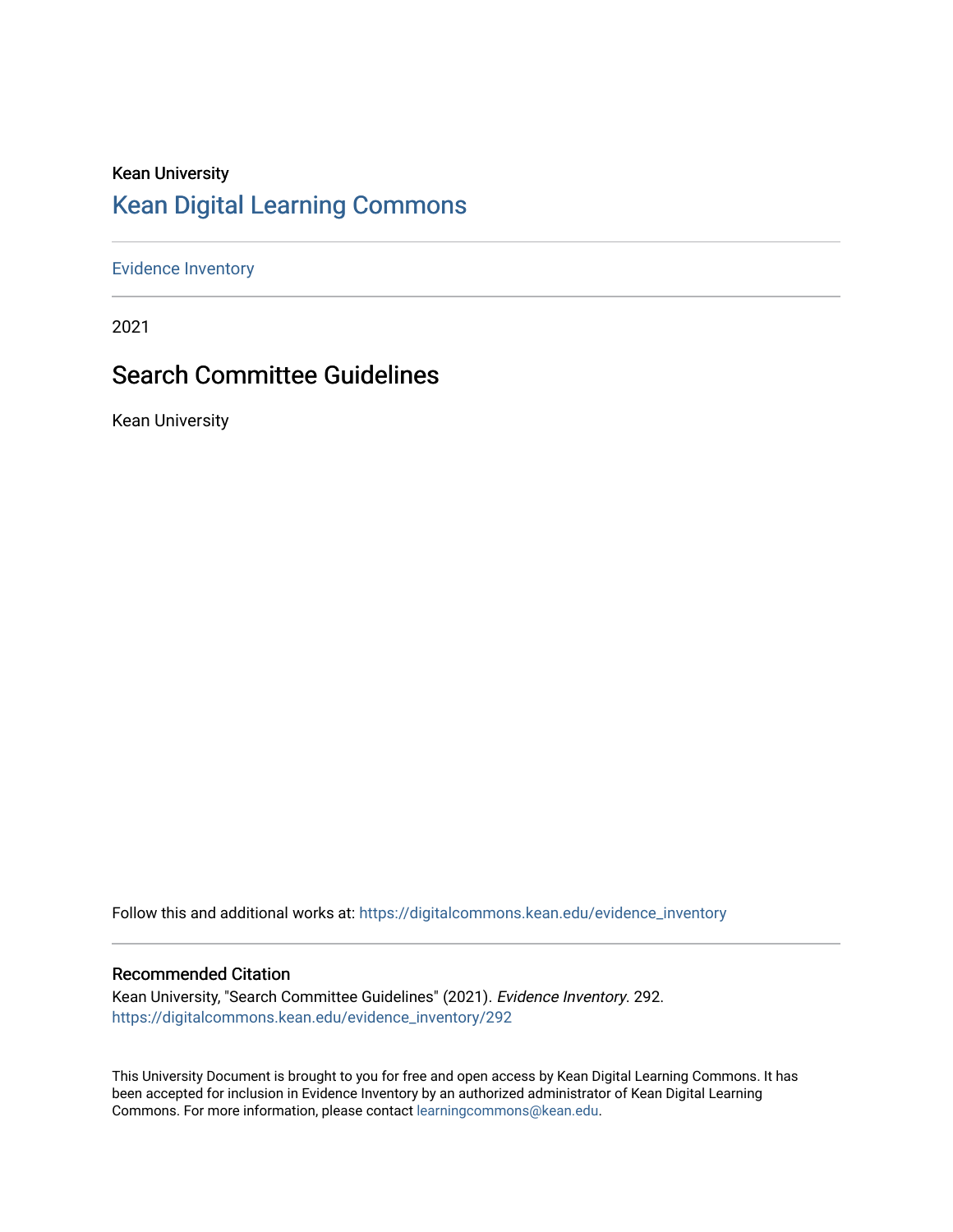# Search Committee Guidelines

#### Abstract

HR Search Committee guidelines

# Keywords

HR Search Committee guidelines, Standard VII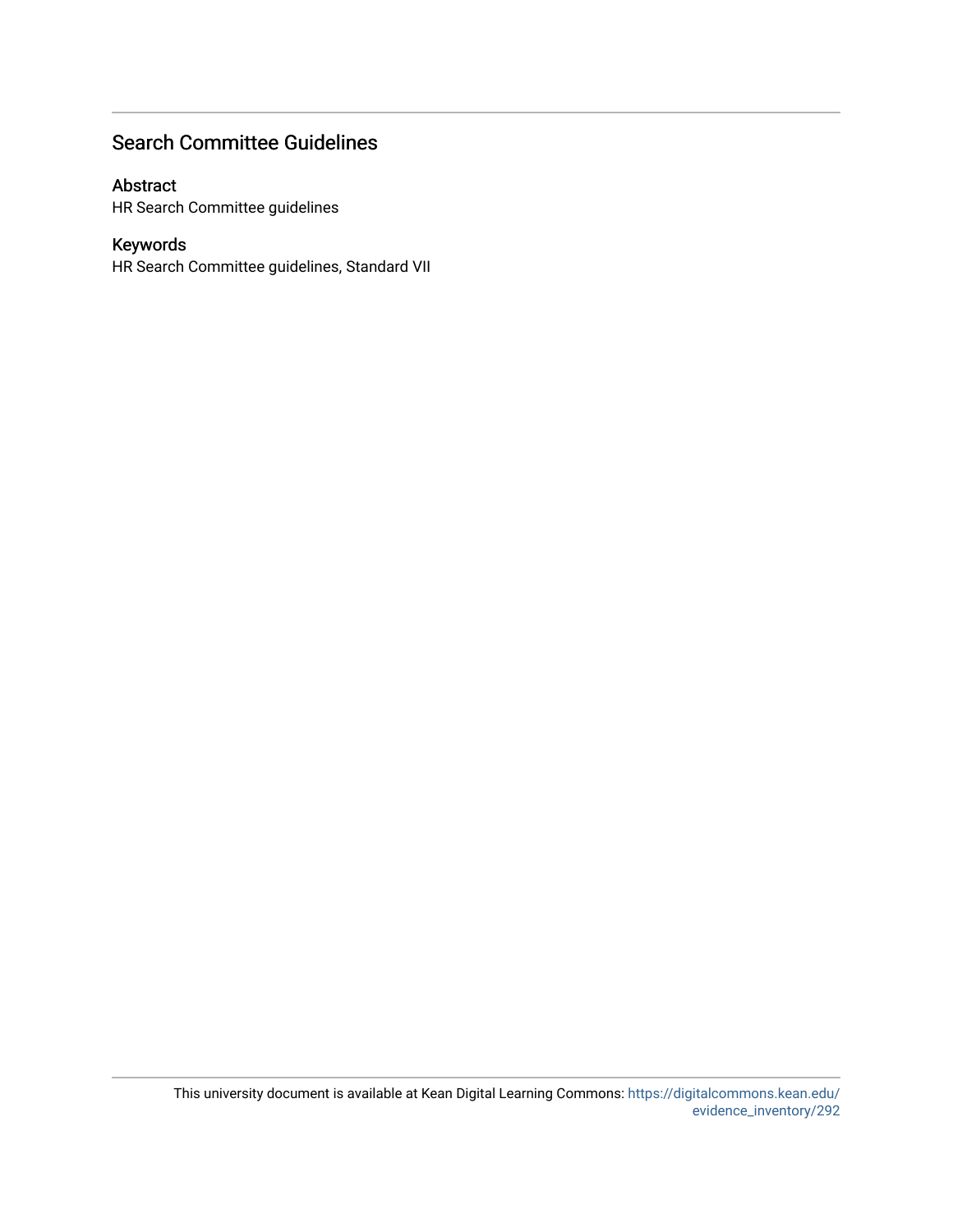

# **Office of Human Resources Search Committee Guide**

### **Overview**

Kean University is committed to recruiting a premier workforce and promoting diversity and multiculturalism among its faculty, staff and students. All faculty, managerial and AFT professional staff positions at Kean University must be filled using a search committee to optimize the effectiveness of the search process. All searches will be conducted using Workday.

# **Forming a Search Committee**

Search Committees are responsible for screening, interviewing and recommending qualified candidates for open positions. In general, search committees are a representative group of the Kean University community. The committee should be diverse and familiar with the objectives of recruitment set forth by the appointing authority, the Office of Diversity, Equity and Inclusion and the Office of Affirmative Action Programs. Committee members should provide a variety of perspectives on the role and functions of the position. Search Committees should include members from within and outside of the department. In general, Committees are most effective if they include three to five members. Search Committee members will be designated in Workday for access to applicant pools.

# **Office of Affirmative Action Programs**

The Office of Affirmative Action Programs is responsible for overseeing all Search Committee activity. Search Committees must ensure compliance with Affirmative Action guidelines and important information will be provided to the Committee by the Office of Affirmative Action Programs at the start of the search. The Search Committee must also maintain contact with the Office of Affirmative Action Programs throughout the search process, following instructions received by Office representatives. If you have any questions related to federal and state employment guidelines, please contact the Office of Affirmative Action Programs at affiract@kean.edu.

# **Role of the Search Committee**

The Search Committee **Chairperson** has overall responsibility for managing a proactive, timely, fair and equitable search process in compliance with applicable laws and policies:

- Schedules and leads all meetings
- Serves as the liaison between the Committee and hiring supervisor\*\*\*
- Ensures proper documentation of all meetings/interviews
- Screens applicants using the advertised requirements and identifies potential candidates for interviews; corresponds with applicants for interview scheduling
- Participates fully in the interview and selection process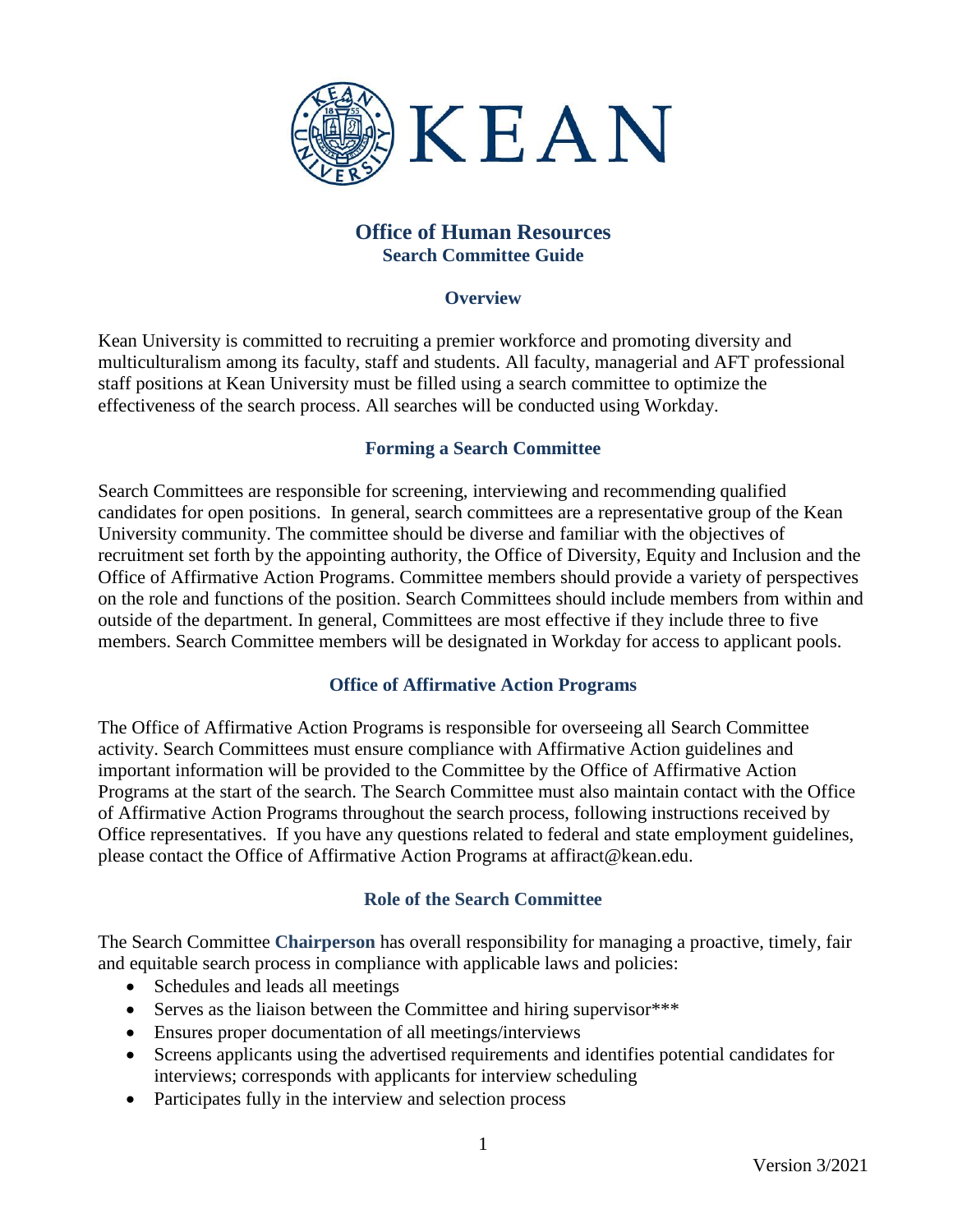- Maintains confidentiality in all deliberations and processes followed by the Committee
- Moves applicants through the Review/Committee Screen/Committee Interview selection process in Workday

Search Committee **Members** ensure the best possible talent is selected for the University and support the Chairperson throughout the search process:

- Screens applicants using the advertised requirements and identifies potential candidates for interviews
- Participates fully in the interview and selection process
- Maintains confidentiality in all deliberations and processes followed by the Committee

\*\*\*The Search Committee Chairperson may also be the Hiring Manager, depending on the Committee composition. The Hiring Manager is able to serve as the Search Committee Chairperson or may designate another Committee member to fill that role. When the Hiring Manager serves as the Search Committee Chairperson, a recommendation to hire can be made directly by the Search Committee to the next level Supervisor. When the Hiring Manager does not serve on the Search Committee, the Committee will recommend the finalist(s) to the Hiring Manager for final interview and consideration.

# **Important Information**

Searches should be completed within a three (3) month timeframe. Positions must be posted for a minimum of fourteen (14) days. It is important to review resumes within two (2) to four (4) weeks of posting in order to begin the interview process as soon as possible.

For professional staff and faculty positions covered under the AFT, recruitment must be conducted in accordance with negotiated agreements. This includes mandatory internal posting periods for internal applicants to be considered only.

Kean University realizes an obligation to provide reasonable accommodation for individuals with disabilities in all aspects of the employment process. If an individual with a disability requires reasonable accommodation to participate in this process, please notify the Office of Human Resources at [hr@kean.edu](mailto:hr@kean.edu) or call extension 73300.

Any notes taken by Committee members on applicants/application documents may become a part of the employee's application file or permanent file (if hired) and could be subject to legal review or subpoena. Please be cautious of this and the notations you make during the search process.

**Please be advised that the Search Committee is not permitted to negotiate salary or terms and conditions of employment.** Potential candidates may be provided with the starting salary of the range and informed that a salary recommendation is made by the Division Vice President/Senior Vice President, in consultation with Human Resources. Please contact Human Resources for salary information if needed. Due to New Jersey law, Kean employees are not permitted to ask candidates questions related to current or past salaries or benefits packages.

If the Search Committee cannot find suitable candidates to interview during the initial resume review period, the hiring supervisor should notify Human Resources. HR will work with the hiring supervisor to identify additional outreach strategies for recruitment in order to broaden the applicant pool. Departments are encouraged to do supplemental advertising in the field or area of expertise which may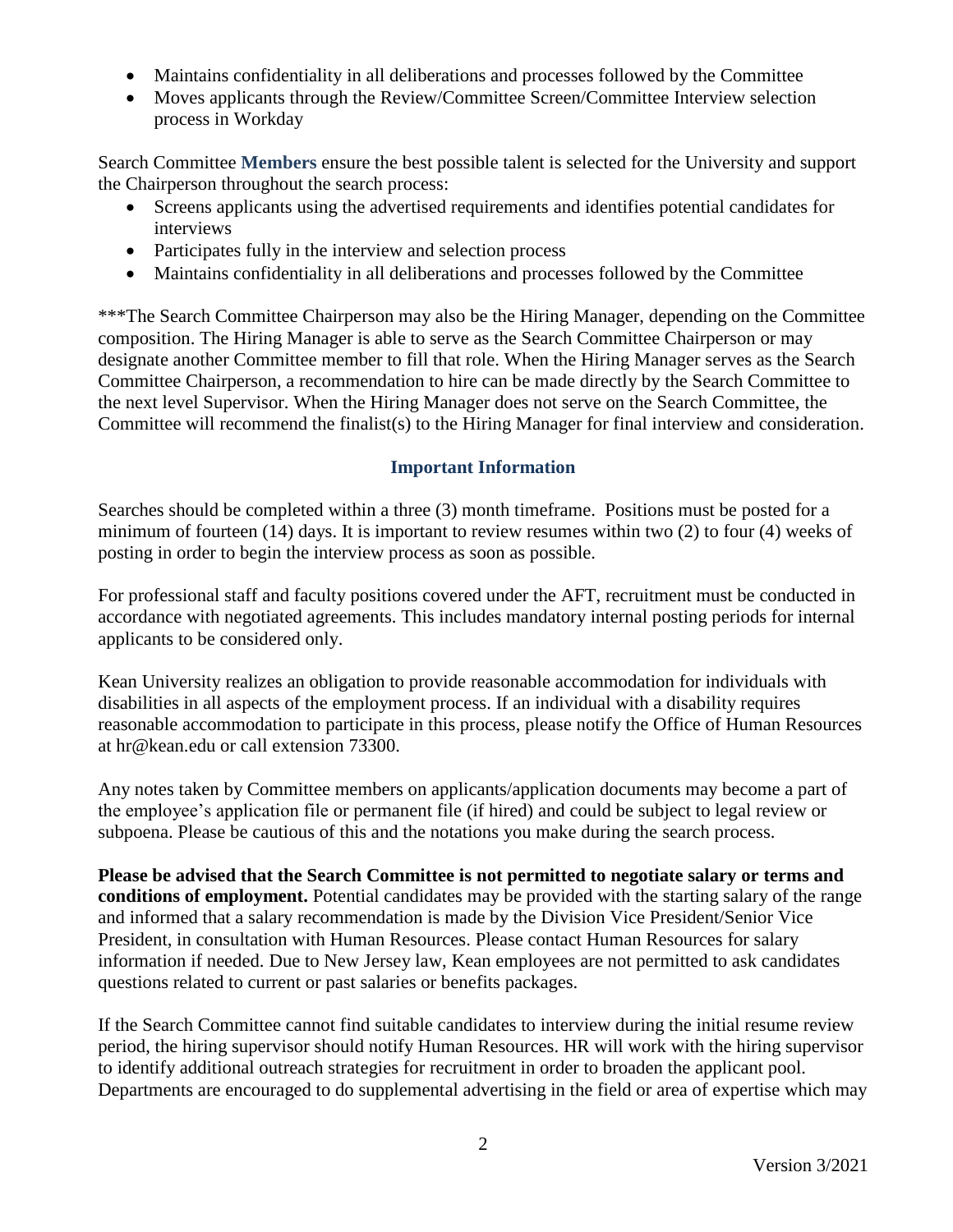attract additional qualified candidates. Supplemental advertising should be placed in consultation with Human Resources.

Please see the next page for a Search Committee Checklist to guide you through the search and selection process.

*Please note that the search process may deviate based on certain circumstances.*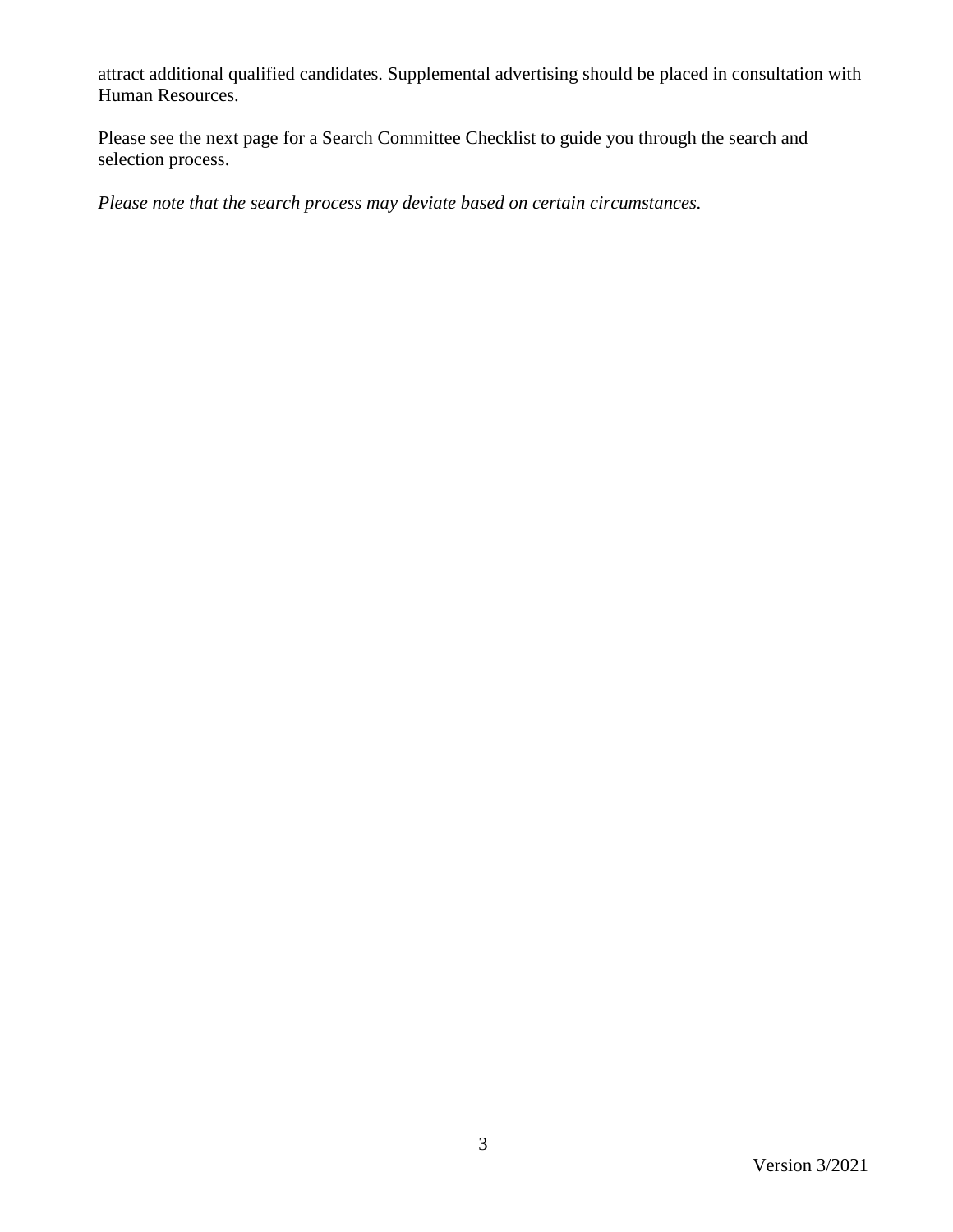

# **Office of Human Resources Search Committee Checklist**

This Checklist serves as a step-by-step guide to assist in the recruitment and selection of faculty and staff positions at Kean University. Search Committees can work with the Offices of Human Resources and Affirmative Action Programs for additional guidance if needed.

# **Step 1: Creating the Committee**

- $\Box$  Search Committee members are notified by the hiring supervisor or his/her designee that they have been selected to serve
- Appointment of Search Committee Chairperson
- $\Box$  First Search Committee meeting is scheduled

# **Step 2: First Committee Meeting/Organizing the Search**

- $\Box$  Review job description and advertisement with the hiring supervisor/division Vice President/Senior Vice President to identify essential functions of the position as well as required and preferred qualifications
- $\Box$  Review and address Affirmative Action policies and procedures; receive any required training as determined by the Offices of Human Resources and Affirmative Action Programs
- $\Box$  Develop a search plan including a timeline for the search: resume review dates, phone, video or in-person interview schedule and target date for submitting the names of finalists to the next level supervisor

# **Step 3: Applicant Review Period (Individually Performed by Each Committee Member)**

- $\Box$  In the Workday "Review" stage, all Committee members review applicant resumes/application materials and make notes for those who meet advertised position requirements and those who do not to discuss with the Committee (this information is not kept in Workday)
- $\Box$  Members create potential interview questions to discuss with the Committee

# **Step 4: Search Committee Meeting to Evaluate Applicants (All Members)**

- $\Box$  Compare credentials and qualifications for each applicant; document all decisions. Criteria must be consistently applied to all applicants
- $\Box$  The Search Committee Chairperson will be responsible for moving applicants who meet the minimum requirements as advertised from "Review" to the next level "Committee Screen" in Workday
- $\Box$  Consult with the Office of Affirmative Action Programs when candidates are moved to "Committee Screen" to receive approval to proceed with scheduling interviews